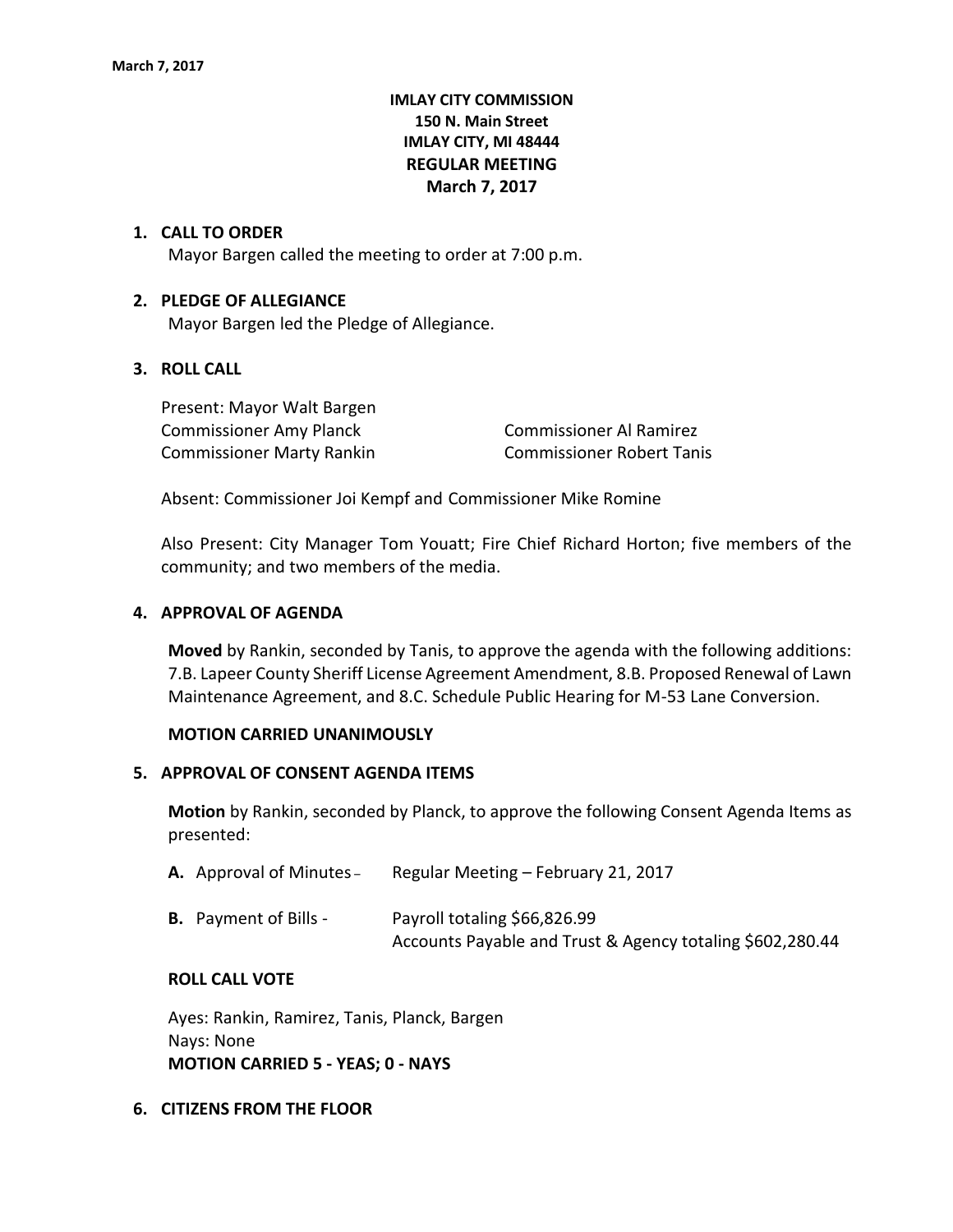Mr. Alan Rosenbalm, Imlay City, addressed the Commission regarding the serious and sensitive issue of municipal employee pensions. Mr. Rosenbalm reported that he had heard many concerns in this regard and relayed his hope that the City Commission would assure they will not touch pensions in response to tough economic times.

# **7. OLD BUSINESS**

# **A. Amendment to Fire Prevention Ordinance – Chapter 94 – Second Reading**

City Manager Tom Youatt presented the second reading of the Amendment to Fire Prevention Ordinance Chapter 94 which prohibits making a fire in any street, lane, or alley, or on private or public property within the City except for recreational fires and serves to repeal conflicting or repetitive provisions. Youatt noted that the ordinance amendment will be published March 15, 2017 upon Commission approval and will take effect 15 days later.

**Motion** by Tanis, seconded by Ramirez, to approve the second reading of the Amendment to the Fire Prevention Ordinance Chapter 94 – Fire Prevention; Section 94.01, as presented.

# **ROLL CALL VOTE**

Ayes: Ramirez, Tanis, Planck, Rankin, Bargen Nays: None **MOTION CARRIED 5 - YEAS; 0 – NAYS**

## **B. Lapeer County Sheriff License Agreement Amendment**

City Manager Tom Youatt reported that he had received minor changes from Lapeer County in regards to the license agreement between the City and the Lapeer County Sheriff Department. Youatt described the language changes which include revocation rights for the County in Section 2 and rescission of the waiver of subrogation in Section 3. Youatt reported that the City Attorney had reviewed the proposed changes. Youatt noted that a recognition ceremony will be held to officially open the office space.

**Motion** by Rankin, seconded by Planck, to approve the License Agreement between the City of Imlay City and Lapeer County Sheriff Department, as amended.

# **ROLL CALL VOTE**

Ayes: Rankin, Ramirez, Tanis, Planck, Bargen Nays: None **MOTION CARRIED 5 - YEAS; 0 – NAYS**

## **8. NEW BUSINESS**

**A. Lapeer County Fiber Optic Agreement**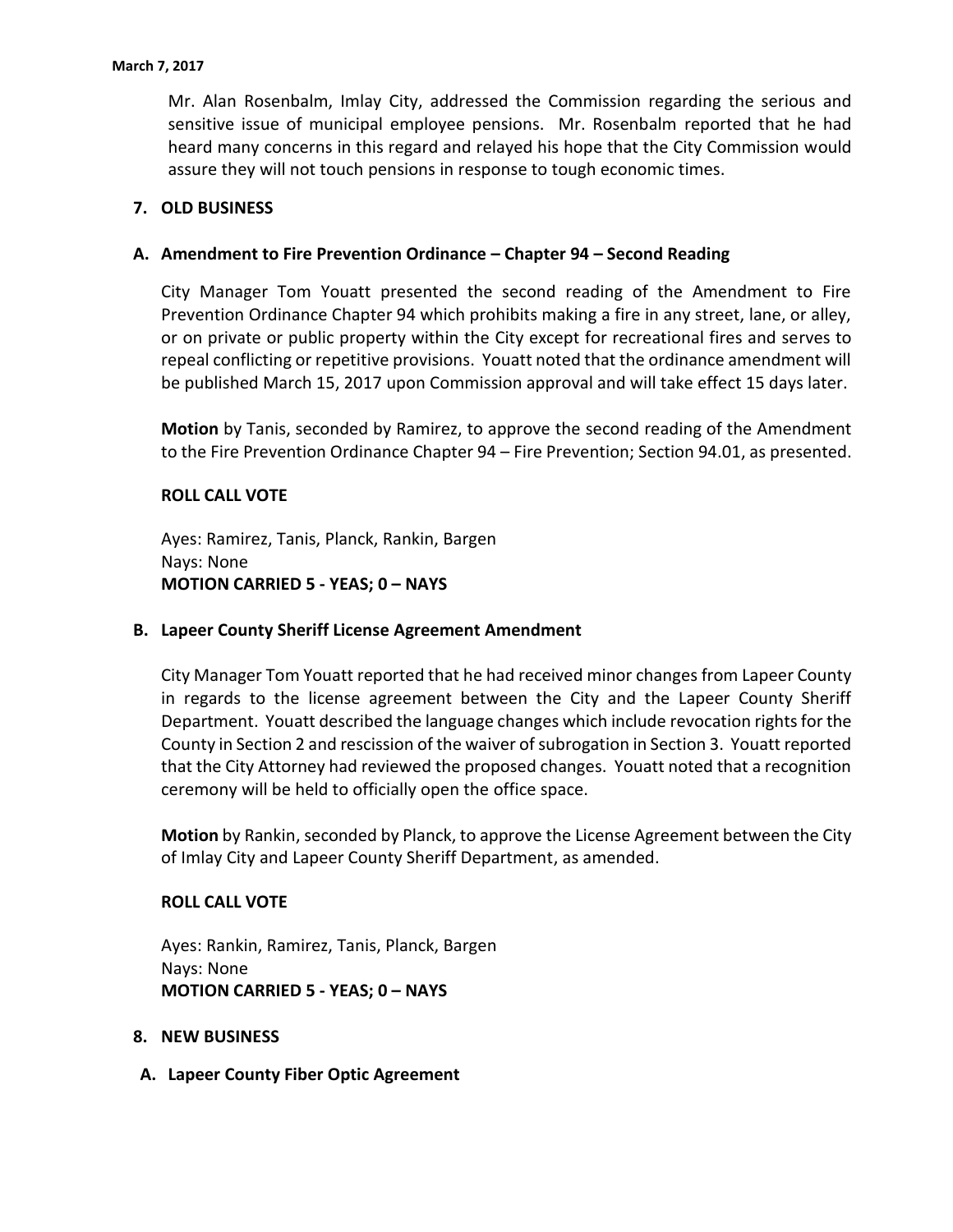City Manager Tom Youatt presented the proposed Lapeer County Municipal Broadband Intra-Agency Agreement for broadband connection over fiber optic cable. Youatt noted that the agreement is necessary in order to hook up existing fiber to City Hall, and once approved, the project will move forward. Commissioner Planck inquired as to whether the associated monthly charge would eliminate the need for Charter services. Youatt responded that Charter services would be eliminated, and the City will receive faster internet service at a cheaper rate.

**Motion** by Planck, seconded by Ramirez, to approve the Lapeer County Municipal Broadband Intra-Agency Agreement between the City of Imlay City, Lapeer County, and Lapeer ISD for Municipal Broadband Network services, as presented.

## **ROLL CALL VOTE**

Ayes: Ramirez, Tanis, Planck, Rankin, Bargen Nays: None **MOTION CARRIED 5 - YEAS; 0 – NAYS**

## **B. Proposed Renewal of Lawn Maintenance Agreement**

City Manager Tom Youatt reported that the proposal for a contract renewal with Scott's Lawn Maintenance was recommended by DPW Superintendent Ed Priehs. Youatt noted that Scott's Lawn Maintenance offered to maintain the current pricing of \$8,100.00 for grounds maintenance during the 2017 season. Youatt further noted that the grounds maintenance services had been bid out one year ago, with the City receiving two bids. Youatt stated that the City is very satisfied with the services provided by Scott's Lawn Maintenance.

**Motion** by Ramirez, seconded by Tanis, to approve the contract with Scott's Lawn Maintenance for 2017 grounds maintenance services at a cost of \$8,100.00, as presented.

### **ROLL CALL VOTE**

Ayes: Tanis, Planck, Rankin, Ramirez, Bargen Nays: None **MOTION CARRIED 5 - YEAS; 0 – NAYS**

### **C. Schedule Public Hearing for M-53 Lane Conversion**

City Manager Tom Youatt announced he had recently met with MDOT officials and discussed at length the M-53 lane conversion proposal. Youatt reported that MDOT officials are recommending a one year trial for the lane conversion and noted the need to obtain further public input on the matter. Youatt recommended scheduling a public hearing to get the word out and receive comments on the proposed one year trial. Youatt added that this is the first step in implementing the recommendations in the M-53 Corridor Plan.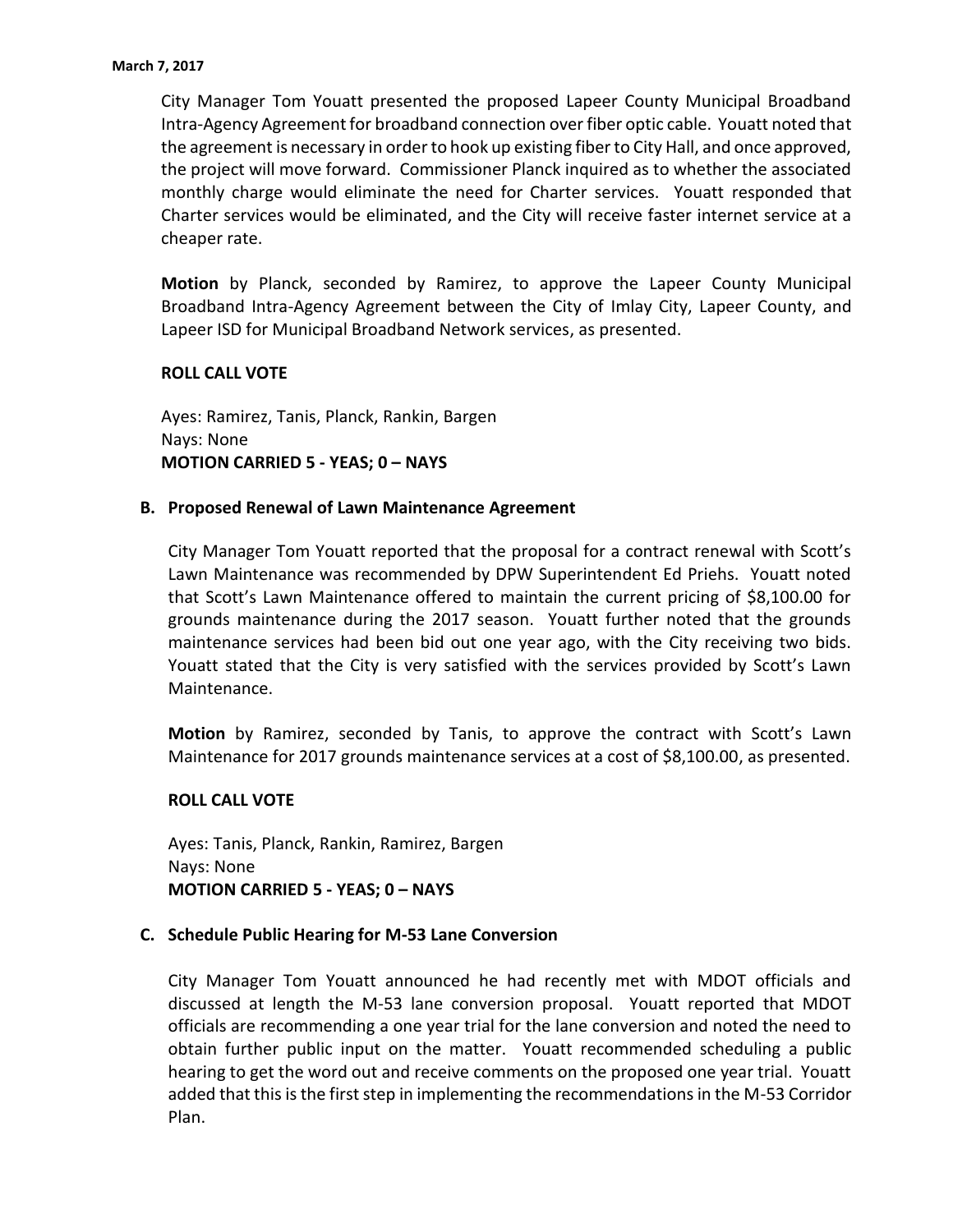**Motion** by Rankin, seconded by Planck, to schedule a Public Hearing to receive comment on the proposed one year M-53 trial lane conversion for April 4, 2017 at 7:00 p.m.

### **ROLL CALL VOTE**

Ayes: Planck, Rankin, Ramirez, Tanis, Bargen Nays: None **MOTION CARRIED 5 - YEAS; 0 – NAYS**

## **9. MANAGER'S REPORT**

Additional information was attached to the packet.

City Manager Tom Youatt reported having met with MDOT officials to begin putting the recommendations of the M-53 Corridor Plan into action, including the proposed trial lane conversion on M-53, boulevard installation north of I-69 ramps, and a pedestrian crossing under the viaduct. Youatt also reported having discussed access management with MDOT, being the leading contributor to the traffic accidents along the M-53 corridor. Youatt reiterated the need to make travelling M-53 safer for our community and for those travelling through it. Youatt reported that Department Heads had submitted their budget requests and he will be working on his budget recommendations. Youatt reported he had been working on a collaborative effort on the Polly Ann Trail to install lighting and landscaping improvements. Youatt reminded the Commission that the City has not invested a lot of money in its parks in recent times and he would be seeking grant funding. Lastly, Youatt reported working with the DNR to get a final answer from them on the potential to a site a new fire hall at their Imlay City property.

## **10. OTHER BUSINESS**

Mayor Bargen encouraged Commissioners to complete a performance evaluation on the City Manager and return them to him.

Commissioner Planck inquired as to whether anything was going on with the building damaged by the June 1, 2016 downtown fire. City Manager Tom Youatt responded that the building owner is interested in making improvements, and the City is holding fire escrow funds to help ensure the building is returned to a safe condition. Youatt noted that the building owner needs to have a plan in place that is approved by the City Commission. Commissioner Planck inquired as to a deadline for action. Youatt responded that it has been almost one year since the fire and the City should address the need for progress on building improvements.

Commissioner Ramirez inquired as to the status of the building on Bancroft Street that suffered fire damage several years ago. City Manager Tom Youatt noted that this was a historical restoration project and there had been a change in contractors, both serving to delay the improvements. Commissioner Tanis added that restoration work typically begins on the inside and that is why little progress is visible from the outside.

Commissioner Ramirez noted the vandalism and graffiti problems along the Polly Ann Trail and inquired as to whether installation of cameras had been considered. City Manager Tom Youatt